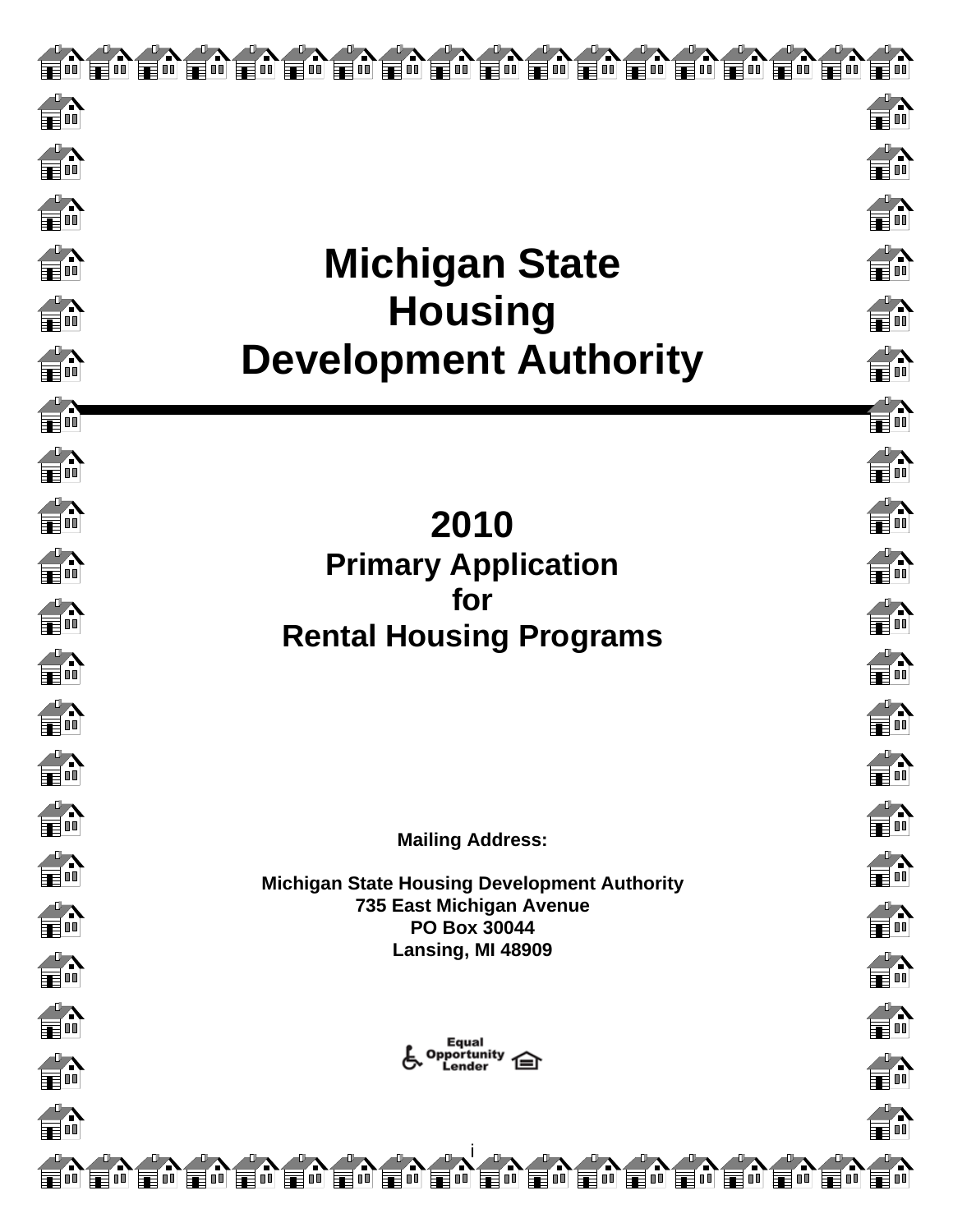# **Table of Contents Location**

| <b>Primary Application for Rental Housing Programs</b>                         |  |
|--------------------------------------------------------------------------------|--|
|                                                                                |  |
|                                                                                |  |
|                                                                                |  |
|                                                                                |  |
|                                                                                |  |
|                                                                                |  |
|                                                                                |  |
|                                                                                |  |
|                                                                                |  |
|                                                                                |  |
|                                                                                |  |
|                                                                                |  |
| Sample Memorandum of Understanding (MOU) for Permanent Supportive HousingTab G |  |
|                                                                                |  |
|                                                                                |  |
|                                                                                |  |
|                                                                                |  |
|                                                                                |  |
|                                                                                |  |
|                                                                                |  |
|                                                                                |  |

i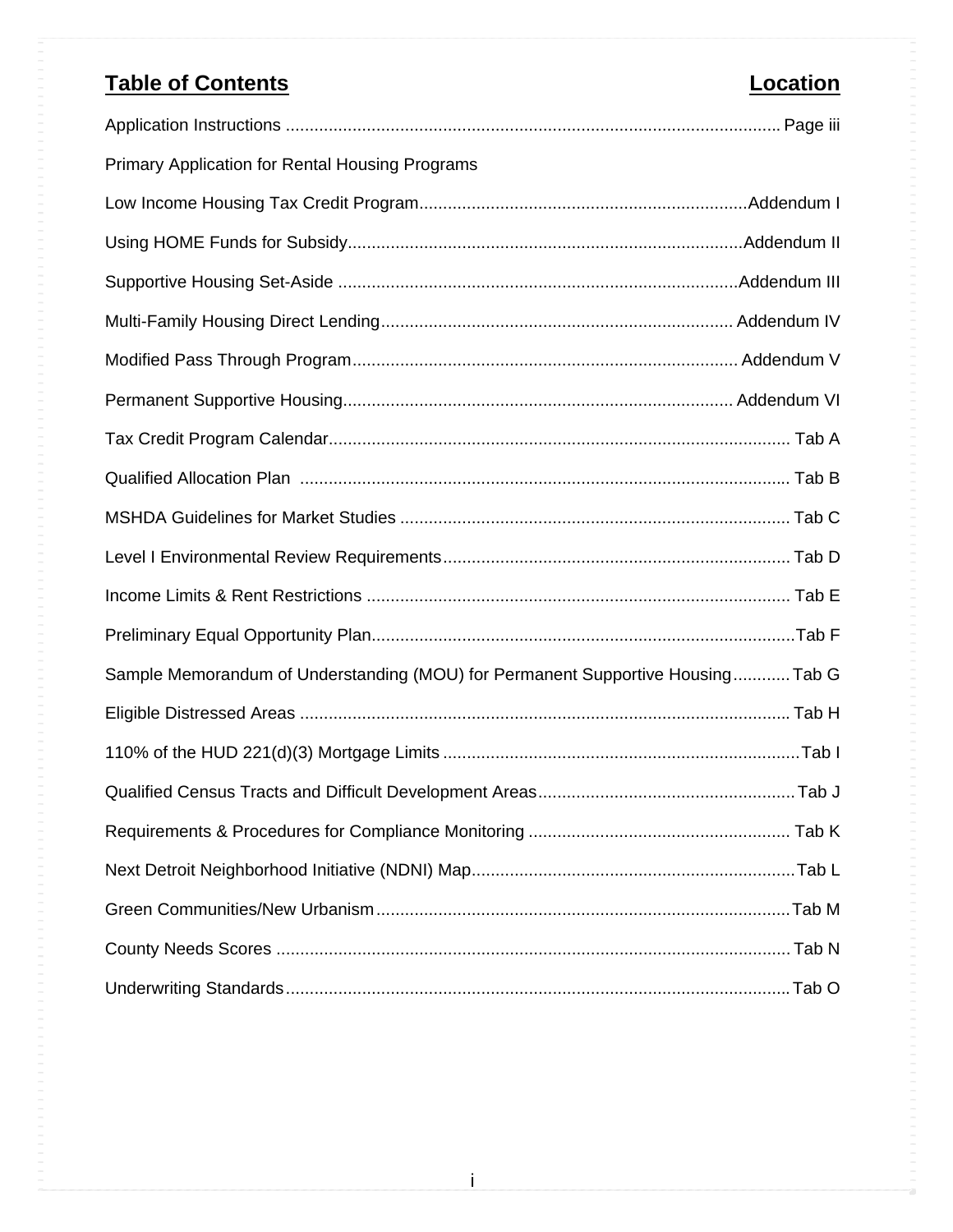| Sample Request Letter for Project Based Voucher (PBV) Assistance Tab S          |        |
|---------------------------------------------------------------------------------|--------|
|                                                                                 |        |
|                                                                                 |        |
|                                                                                 |        |
|                                                                                 |        |
|                                                                                 |        |
|                                                                                 |        |
|                                                                                 |        |
|                                                                                 |        |
| Owner-Architect Agreement for Design and Administration Services Tab BB         |        |
|                                                                                 |        |
|                                                                                 |        |
|                                                                                 |        |
| <b>Cool Cities</b>                                                              | Tab FF |
|                                                                                 |        |
| Architect's Certifications: Michigan-Made Products / High Speed Internet Tab HH |        |
|                                                                                 |        |
|                                                                                 |        |
| Requirements for Errors & Omissions Insurance for Architects & EngineersTab KK  |        |
|                                                                                 |        |
|                                                                                 |        |

i a conservativamente de la conservación de la conservación de la conservación de la conservación de la conservació